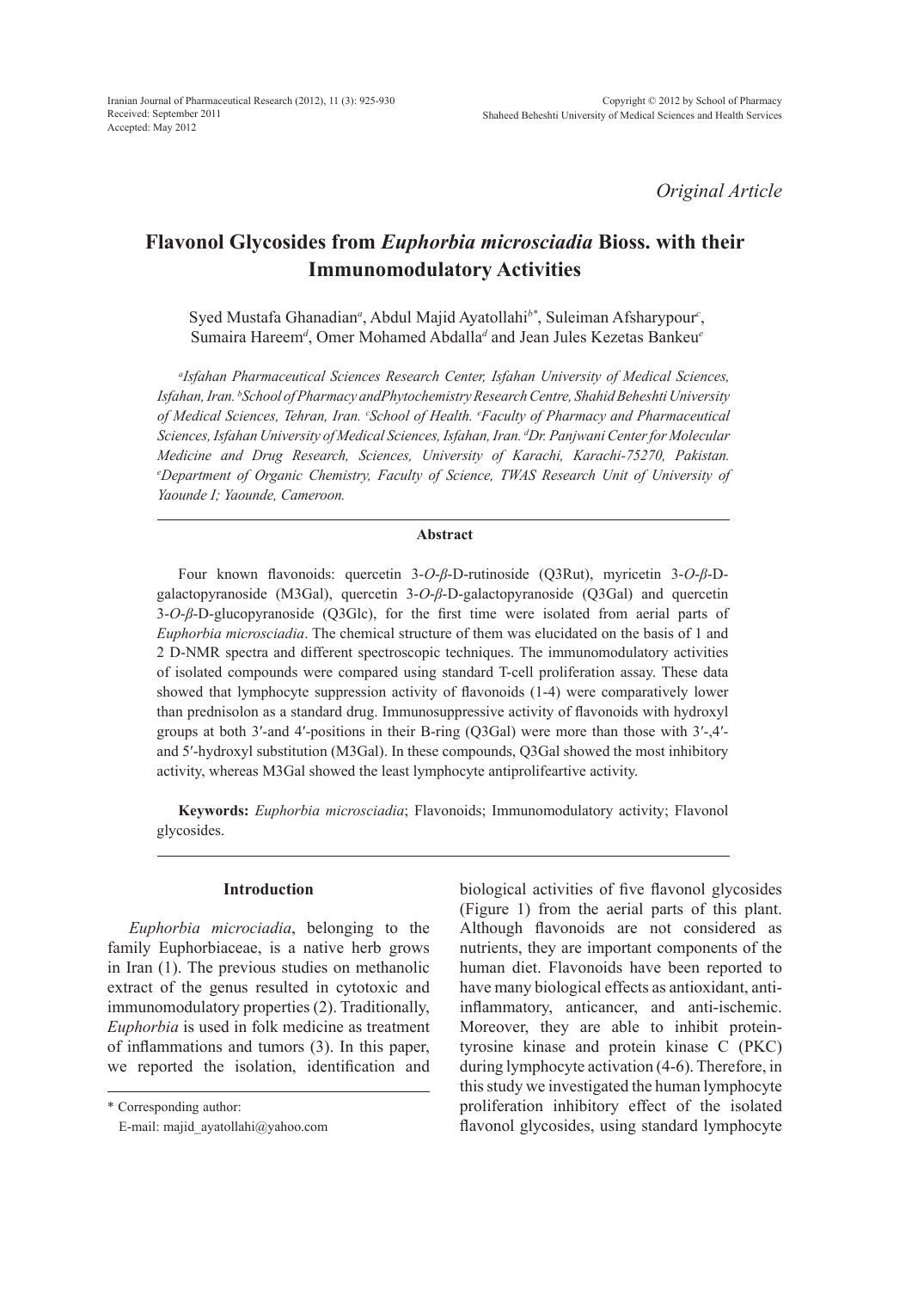

**Figure 1.** Flavonol glycosides (compounds 1-4) from *Euphorbia microsciadia*

proliferation assay to evaluate their activity for the control of harmful immune responses.

#### **Experimental**

*General*

Isolation of compounds were done with reverse column chromatography using RP-18 (40–63 µm, Merck, Germany), and recycling preparative HPLC equipped with UV and RI detectors (LC-908, Hitachi, Japan) using a YMC-M-18 column  $(250 \times 20 \text{ mm } \text{i.d., YMC,})$ Japan). The structures of compounds were elucidated using spectral methods 1 H NMR, APT, COSY, HMBC, FT-IR, UV–vis and HR-ESIMS. The NMR spectra were acquired with Bruker Avance. The Infra red spectra were obtained by JASCO 302-A spectrophotometer, with KBr discs. The HRESI-MS spectra were acquired with Waters Q-TOF Micro YA019 mass spectrometer in *m/z* and EI-MS spectra with Varian MAT 112 or MAT 312 spectrometers.

#### *Plant material*

Aerial flowering parts of *Euphorbia microsciadia* (Euphorbiaceae) was collected from Ghalil-e-Shirvan, Northern Khorasan province (Iran). Plant material was identified by Y. Naseh, plant taxonomist and a voucher specimen (nos. 2023) deposited in the herbarium of the Faculty of Pharmacy, and Pharmaceutical Sciences at the Isfahan University of Medical Sciences (Iran).

## *Extraction and isolation*

The air-dried powder of the plant material (4.5 kg) was soaked in methanol (20 L  $\times$  3) at room temperature for two weeks, and the resulting extract was concentrated to a green gummy residue. Methanolic extract was dissolved in distilled water and defatted with pet. ether. The defatted aqueous extract was further fractionated with EtOAc and BuOH. The butanolic fractions were subjected on MPLC (RP18;  $H<sub>2</sub>O/MeCN$ ,  $5\rightarrow 50$ ) to afford four fractions:  $\overline{F}1-4$ . TLC Scanner analysis showed that F3 contained flavonoids. Therefore, F3 eluted with  $H_2O$ MeCN (7:3), was chromatographed on RP-18 CC  $(H_2O/MeCN, 7:3)$  to render several fractions: F3a-h. Then, F3b contained mixtures of flavonoids and pigments, was further separated on another RP-18 CC  $(H<sub>2</sub>O/MeCN, 7:3)$  to yield F3b1-F3b7. Then, F3b4, and F3b5 each about 50 mg was purified by polyamide SC6 (DCM/ MeOH, 8→20)*.* Fractions were purified more by recycling HPLC using columns M-18 (MeOH/ H2 O, 4:6). Finally compounds 1 (11mg)**,** 2 (20 mg), 3 (8 mg), and 4 (20 mg) were obtained as pure compound.

*Quercetin 3-O-β-D-glucopyranoside (compound 1)*

Pale yellow powder. <sup>1</sup>H-NMR (500 MHz,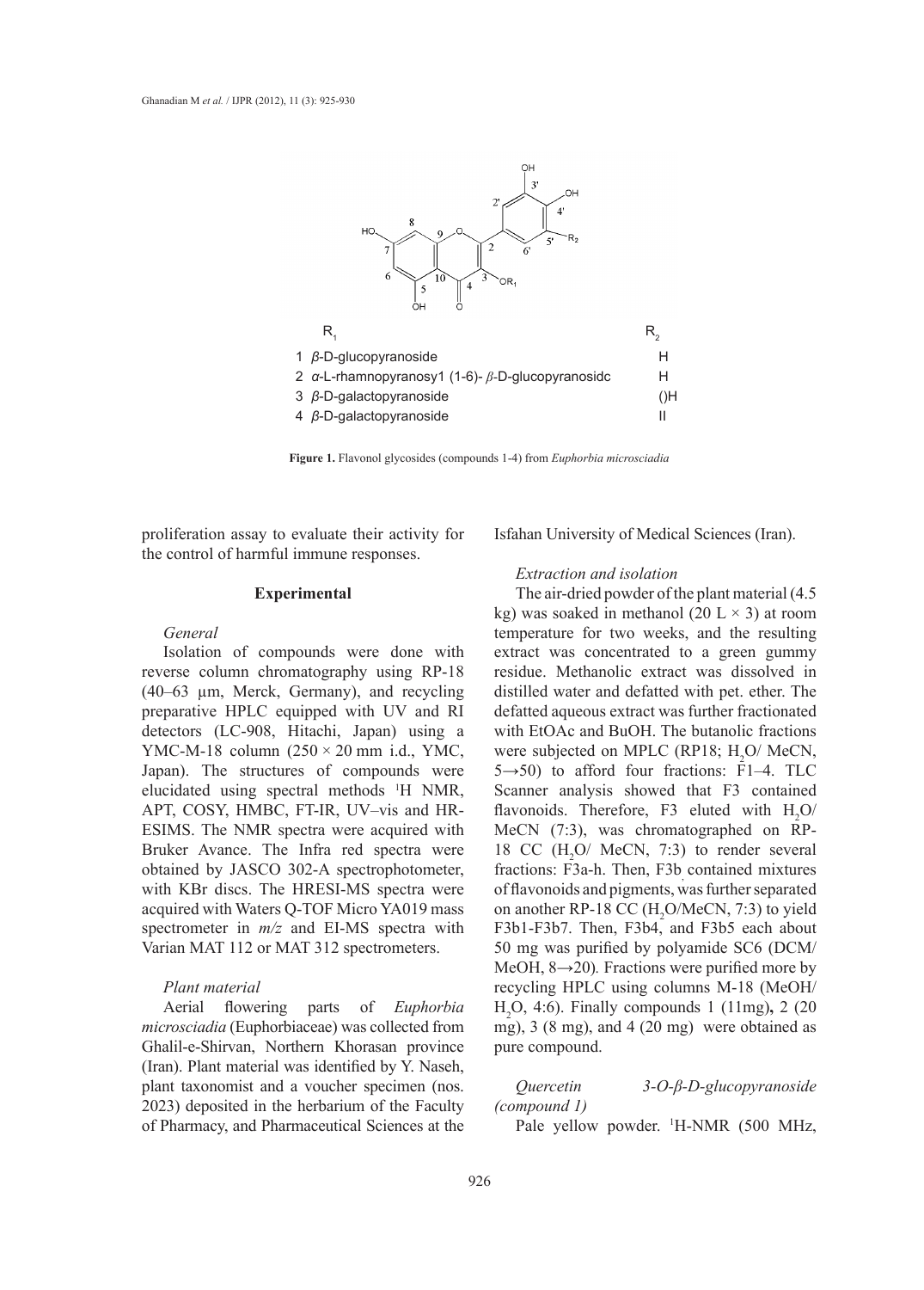MeOD)  $\delta$  3. 22 (ddd, J = 9, 5. 6, 2. 5 Hz, H-5"), 3. 34 (d,  $J = 9$  Hz, H-4>>), 3. 41 (t,  $J = 9$  Hz, H-3"), 3. 47 (dd,  $J = 9, 7.5$  Hz, H-2"), 3. 56 (dd,  $J = 12, 5, 6$  Hz, H-6a"), 3. 70 (dd,  $J = 12, 2, 5$ Hz, H-6b"), 5. 15 (d, J = 7. 5 Hz, H-1"), 6. 11  $(d, J = 2.0 \text{ Hz}, H=6)$ , 6. 28  $(d, J = 2.0 \text{ Hz}, H=8)$ , 6. 84 (d, J = 8. 5 Hz, H-5'), 7. 57 (dd, J = 8. 5, 2 Hz, H-6'), 7. 70 (d,  $J = 2$  Hz, H-2'). 13C-NMR (125 MHz, MeOD) δ 62. 5 (C-6″), 71. 2 (C-4″), 75. 7 (C-2″), 78. 1 (C-3″), 78. 3 (C-5″), 94. 8  $(C-8)$ , 100. 0  $(C-6)$ , 105. 3  $(C-1'')$ , 105. 6  $(C-10)$ , 117. 7 (C-2′), 116. 1 (C-5′), 122. 9 (C-1′), 123. 1 (C-6′), 135. 7 (C-3), 145.8 (C-3′), 150. 6 (C-4′), 158. 8 (C-2), 158. 4 (C-9), 163. 1 (C-5), 166. 3 (C-7), 179. 5 (C-4). Positive HR-FABMS m/z 465.1070 (calcd. for  $C_{21}H_{20}O_{12} + H^+$ , 465. 1027); EI-MS *m/z* 358, 326, 302, 273, 245, 229, 173, 153, 150, 144, 137, 133, 122, 105, 85, 77, 69, 60.

# *quercetin 3-O-α-L-rhamnopyranosyl (1→6) β -D-glucopyranoside (compound 2)*

Pale Yellow powder; <sup>1</sup>H NMR (500 MHz, DMSO) *δ* 1. 0 (3H, *d, J* = 6 Hz, H-6′′′), 3. 06 (m, H-3′′′), 3. 07 (m, H-4′′′), 3. 22 (m, H-3″), 3. 22 (m, H-2′′), 3. 25 (m, H-5′′), 3. 27 (m, H-4′′), 3. 28 (m, H-5′′′), 3. 29 (m, H-6′′′), 3. 39 (m, H-2′′′), 3. 71 (d, *J* = 10. 5, H-6″), 4. 39 (d*, J* = 1Hz, H-1″′), 5. 35 (*d, J* = 7. 5 Hz, H-1″), 6. 19 (d*, J* = 2 Hz, H-6), 6. 39 (d*, J* = 2 Hz, H-8), 6. 84 (d, *J* = 8 Hz, H-5′), 7. 54 (*br s,* H-2′), 7. 55 (dd*, J* = 8, 2. 5 Hz, H-6′); 13C NMR (125 MHz, DMSO) δ 17. 8 (C-6″′), 66. 9 (C-6″), 68. 2 (C-5″′), 69. 9 (C-3″′), 70. 3 (C-2″′), 70. 4 (C-4″), 71. 7 (C-4″′), 73. 9 (C-2″), 75. 8 (C-5″), 76. 3 (C-3″), 100. 6 (C-1″′), 101. 1 (C-1″), 93. 4 (C-8), 98. 5 (C-6), 103. 7 (C-10), 115. 0 (C-2′), 116. 0 (C-5′), 120. 9 (C-1′), 121. 3 (C-6′), 129. 9 (C-3), 144. 4 (C-3′), 148. 1 (C-4′), 156. 1 (C-2), 160. 9 (C-5), 163. 8 (C-7) , 177. 0 (C-4). Positive HR-FAB *m/z* 611.1648 (calcd. for  $C_{27}H_{30}O_{16} + H^+$ , 611. 1606, Δ 6. 9 ppm). ESI-MS *m/z* 611 (M), 465 (M-Rha), 303 (M-Rha-Glc); EI-MS: 302, 273, 245, 228, 200, 153, 150, 137, 109, 108, 91, 81, 71, 69, 66.

*Myricetin 3-O-β-D-galactopyranoside (compound 3)*

 Pale yellow powder. 1H-NMR (400 MHz, DMSO) δ 3. 26 (m, H-6″), 3. 29 (m, H-5″ ), 3. 37  $(dd, J = 3, 9, 2 Hz, H-3''$ , 3. 47  $(dd, J = 14, 9, 6$ Hz, H-6b"), 3. 61 (dd,  $J = 7.6$ , 9. 2 Hz, H-2"), 3. 65 (d,  $J = 3$  Hz, H-4"), 5. 29 (d,  $J = 7$ . 6 Hz, H-1"), 6. 18 (d, J = 1. 6 Hz, H-6), 6. 37 (2H, d,  $J = 1.6$  Hz, H-8), 7. 19 (2H, s, H-2', H-6'), 8. 00 (OH), 12. 58 (5-OH). 13C-NMR (125 MHz, DMSO) δ 60. 1 (C-6″), 67. 9 (C-4″), 71. 2 (C-2″), 73. 2 (C-3″), 75. 9 (C-5″), 93. 3 (C-8), 98. 6 (C-6), 102. 0 (C-1″), 105. 8 (C-10), 108. 6 (C-2″, C-6″), 120. 0 (C-1′), 133. 7 (C-3), 136. 8 (C-4′), 145. 2 (C-3′, C-5′), 156. 2 (C-2, C-9), 161. 2 (C-5), 164. 3 (C-7), 177. 6 (C-4). Positive HR-FABMS  $m/z$  481.0996 (calcd. for  $C_{21}H_{20}O_{13}$ + H+ , 481. 0976); EI-MS *m/z* 302, 286, 231, 201, 164, 153, 149,126, 105, 95, 84, 73, 66.

## *Quercetin 3-O-β-D-galactopyranoside (compound 4)*

Pale yellow powder. 1H-NMR (500 MHz, MeOD)  $\delta$  3. 46 (dd, J = 6. 5, 6 Hz, H-5"), 3. 53  $(m, H-3'')$ , 3. 56  $(m, H-6a'')$ , 3. 63 (dd, J = 11. 5, 6 Hz, H-6b''), 3. 81 (dd,  $J = 9.5, 7.5$  Hz, H-2"), 3. 84 (br-d,  $J = 3$  Hz, H-4''), 5. 12 (d,  $J = 7.5$ Hz, H-1''), 6. 16 (d,  $J = 2.5$  Hz, H-6), 6. 35 (d,  $J = 2.0$  Hz, H-8), 6. 85 (d,  $J = 8.5$  Hz, H-5'), 7. 57 (dd,  $J = 8.5$ , 2 Hz, H-6'), 7. 82 (d,  $J = 2$  Hz, H-2′). 13C-NMR (150 MHz, MeOD) δ 61. 9 (C-6′′), 69. 8 (C-4′′), 73. 4 (C-2′′), 75. 0 (C-3′′), 77. 2 (C-5′′), 95. 2 (C-8), 100. 5 (C-6), 105. 2 (C-1′′), 105. 5 (C-10), 117. 3 (C-2′), 116. 0 (C-5′), 122. 8 (C-1′), 123. 1 (C-6′), 135. 6 (C-3), 145. 9 (C-3′), 150. 8 (C-4′), 158. 4 (C-2), 158. 4 (C-9), 163. 0 (C-5), 169. 0 (C-7), 179. 5 (C-4). Positive HR-FABMS  $m/z$  465.1085 (calcd. for  $C_{21}H_{20}O_{12}$ + H+ , 465. 1027); EI-MS *m/z* 302, 273, 245, 229, 173, 153, 150, 144, 137, 133, 85, 60.

### *Lymphocyte proliferation assay*

Peripheral human blood lymphocytes were incubated with different concentrations of the test compounds  $(0.5, 5, \text{ and } 50 \text{ µg/mL})$  in triplicates in supplemented RPMI-1640 along with phytohemagglutinin (PHA) at 37º C in  $CO<sub>2</sub>$  environment for 72 h. Further incubation for 18 hours after the addition of thymidine  $(^3H)$ (Amersham, Buckinghamshire, UK) was done and cells were harvested using cell harvester (Inotech Dottikon, Switzerland). Finally, proliferation level was determined by the radioactivity count as CPM reading recorded from *β*-scintillation counter (Beckman Coulter, LS 6500, Fullerton, CA, USA) (7).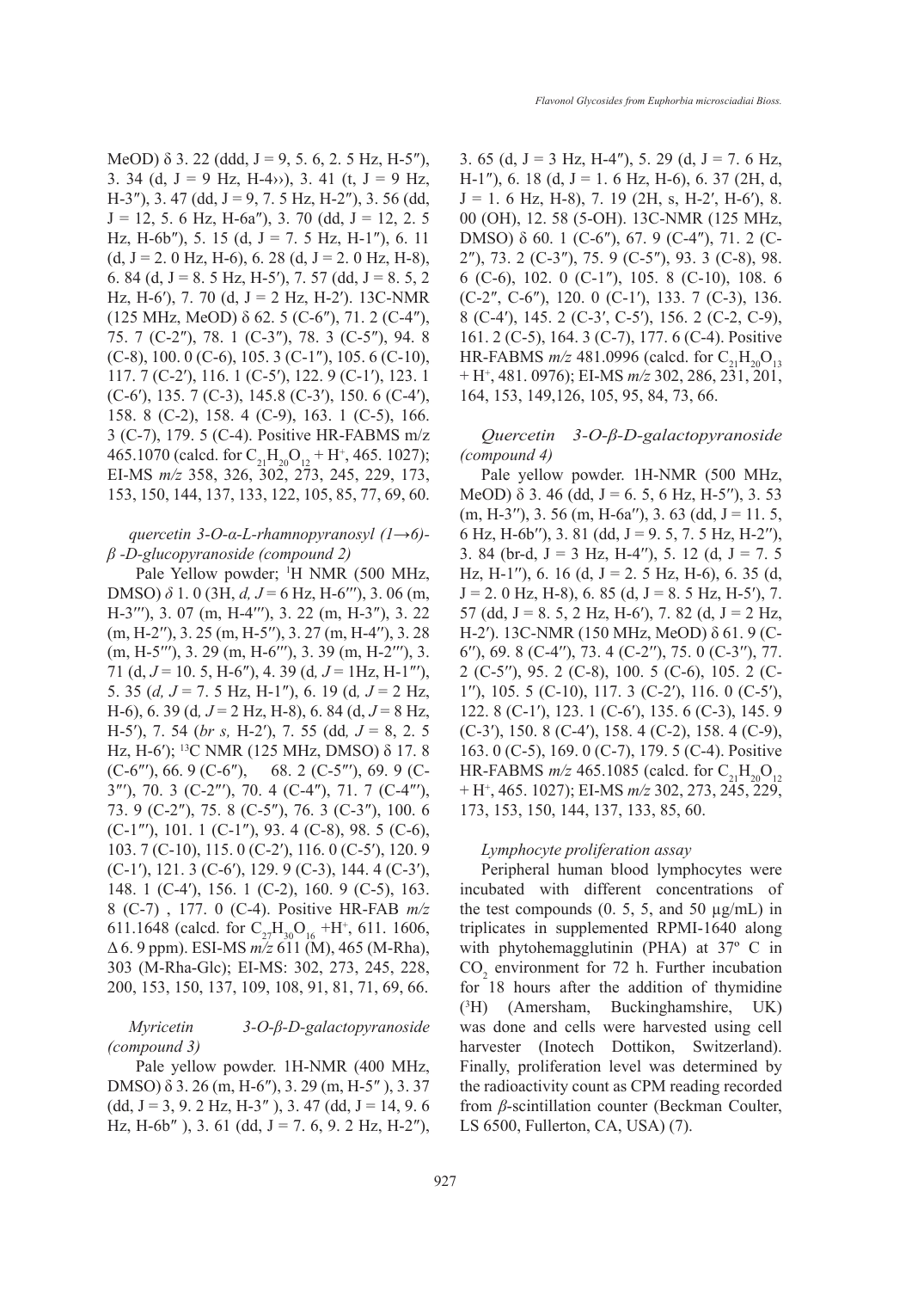

**Figure 2.** EI-Mass fragmentation pattern of compound 1. Cleavage of ring C by retro-Diels-Alder mechanism led to A (m/z 153) and B (m/z 133) ions**.**

## *Statistical analysis*

All data are reported as mean  $\pm$  SD of the mean and the  $IC_{50}$  values were calculated using Excel based program. One-way ANOVA: posthoc dunnett test was also used and  $*$  p < 0.05; \*\*  $p < 0.01$ ; \*\*\*  $p < 0.001$  were considered to indicate a statistically significant difference.

#### **Results and Discussion**

Compound 1, was obtained as pale yellow solid with positive reaction to methanolic ferric chloride and natural product reagent. The twelve degrees of unsaturation derived from positive HR-FABMS *m/z* 465.1070 (calcd. for  $C_{21}H_{20}O_{12} + H^+$ , 465. 1027), and NMR data, suggested presence of one carbonyl carbons, seven olefinic bands, and therefore, four rings in the skeleton. The UV spectrum showed absorption maxima at 270 and 350 nm, characteristic of flavone derivatives (8). The NMR spectrum of the aglycone moieties proved the presence of one carbonyl carbon resonances at  $\delta_c$  179. 5 (C-4), together with IR absorption at  $3422$  (OH) and  $1654$  cm<sup>-1</sup> (conjugated C=O) indicating the presence of chelated phenolic hydroxyl group at the C-5 positions (9,10). The <sup>1</sup>H-NMR spectra displayed a signal at  $\delta$  12. 6 for a chelated hydroxyl group and *meta* coupled

doublets at δ 6. 11 (1H, d,  $J = 2$  Hz) and 6. 28 (1H, d,  $J = 2$  Hz) described to H-6 and H-8. In addition, *ortho* coupled proton signals at δ 6. 84 (1H, d, *J* = 8. 5 Hz) and 7. 57 (1H, dd, *J* = 8.5, 2 Hz) corresponding to H- 5' and H-6′ as well as  $\delta$  7. 70 (1H, d, J = 2 Hz) corresponding to H-2′ proton, indicated that compound 1 is a flavonol derivative. After acid hydrolysis of 1, the aqueous layer was separated and checked by TLC. Co-TLC with standard sugars and the assignments (chemical shifts, multiplicities, and coupling constants) ascribed sugar as glucopyranosyl (11, 12). The glycosyl linkage at C-3, was observed through C-H long-range correlations between anomeric proton H-1′′  $(\delta_{\rm H}$  5. 23) and carbon C-3 ( $\delta_{\rm C}$  135. 7). The configurations of anomeric proton was deduced to be  $\beta$ -form based on coupling constants (H-1'',  $J = 7.5$  Hz). Regarding above considerations, and the similarity of the NMR data with similar structures, compound 1 is most probably Quercetin 3-O-*β*-D-glucopyranoside (13). It was further confirmed by analyzing EI mass spectrum. Cleavage of ring C by an retro-Diels-Alder mechanism led to A (*m/z* 153) and B (*m/z* 133) ions, was indicative of an unsubstituted A ring as well as two hydroxyl groups on B ring (Figure 2).

Comparison of the spectral and physical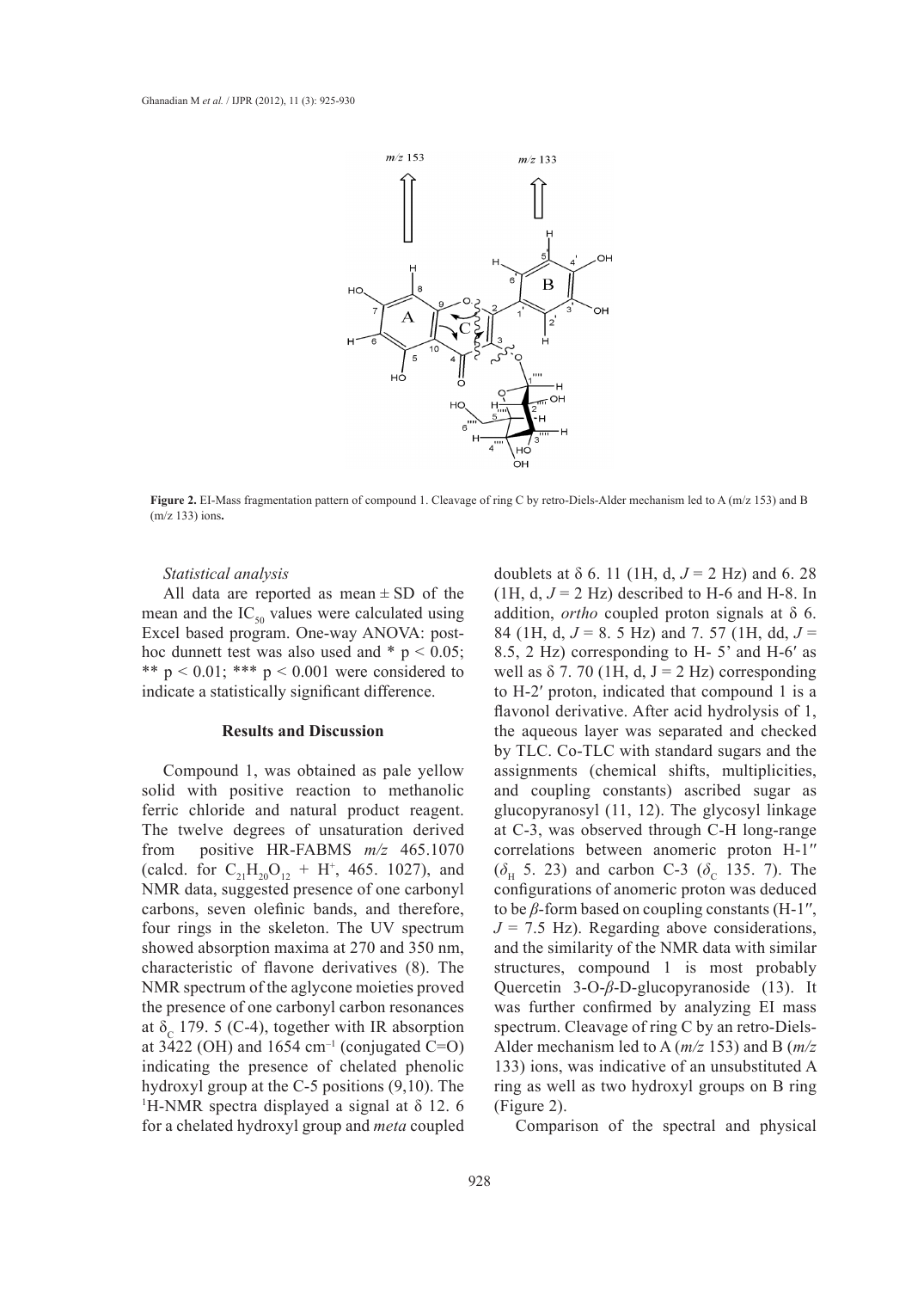

Figure 3. Effect of compounds 1-4 on the proliferation of T-cells. T-cells were stimulated with PHA in the presence of three different concentrations of quercetin 3-*O*-*β*-D-glucopyranoside (Q3Glc), quercetin 3-*O*-*β*-D-rutinoside (Q3Rut), myricetin 3-*O*-*β*-D-galactopyranoside (M3Gal), quercetin 3-*O*-*β*-D-galactopyranoside (Q3Gal) and prednisolon. Stimulated T-cells (PHA +ve) in the absence of compounds were used as controls. (\*  $p < 0.05$ ; \*\*  $p < 0.01$ ; \*\*\*  $p < 0.001$  vs PHA + ve control).

data with those published before, allowed us to establish the structures of the three other known compounds as quercetin 3-*O*-*β*-D-rutinoside (Q3Rut), myricetin 3-*O*-*β*-Dgalactopyranoside (M3Gal), and quercetin 3-*O*-*β*-D-galactopyranoside (Q3Gal) (11-15).

### *Lymphocyte proliferation assay*

The anti-proliferation effect of the test compounds was determined by measuring the PHA-induced lymphocyte proliferation by determining radioactive thymidine incorporation. Comparisions of positive control in the absence of compounds and a standard drug were included to assess the activity of test compounds. T-cells were activated by phytohemagglutinin (PHA) mitogen in the presence of three concentrations (0.5, 5.0 and 50 μg/mL) of compounds 1-4 and prednisolone as a standard drug. As shown in Figure 3, weak inhibitory activity with  $IC_{50}$  50  $\mu$ g/mL was found for Q3Glc (1), and Q3Gal (4) with dose dependent (p-value  $> 0.05$ ) suppression of lymphocyte proliferation by  $10.7 \pm 3.8$ and  $37.3 \pm 0.5$  %, respectively in the highest concentration (50 μg/mL), while Q3Rut (2) and M3Glc (3) were inactive in this dose.

#### **Conclusion**

Activated lymphocytes play a central role in the regulation of immunity, either directly as cytotoxic effectors or provide help for other cells that are important in the effector phase of the immune response (16). These data showed that lymphocyte suppression activity of flavonoids (1- 4) were comparatively lower than prednisolon as a standard drug. Moreover as it is clear in Figure 3, suppressive activity of flavonoids with hydroxyl groups at both 3′-and 4′-positions in their B-ring (Q3Gal) were more than those with 3′-, 4′-and 5′-hydroxyl substitution (M3Gal). In addition, Q3Rut (2) and M3Glc (3) were inactive even in the highest concentration (50 μg/mL) which was agreed with other data that showed reducing *in vitro* biological activity of flavonoids in their glycosylation form (17). Although glycosylation of quercetin has reduced its *in-vitro* biological activity when compared to the corresponding aglycon form (17), but comparision of the lymphocyte antiproliferative activity of Q3Rut with Q3Glc and Q3Gal suggested that the type or size of sugar may also influence on T-cell suppressive activity. These results are agreed with other data about antiproliferative activities